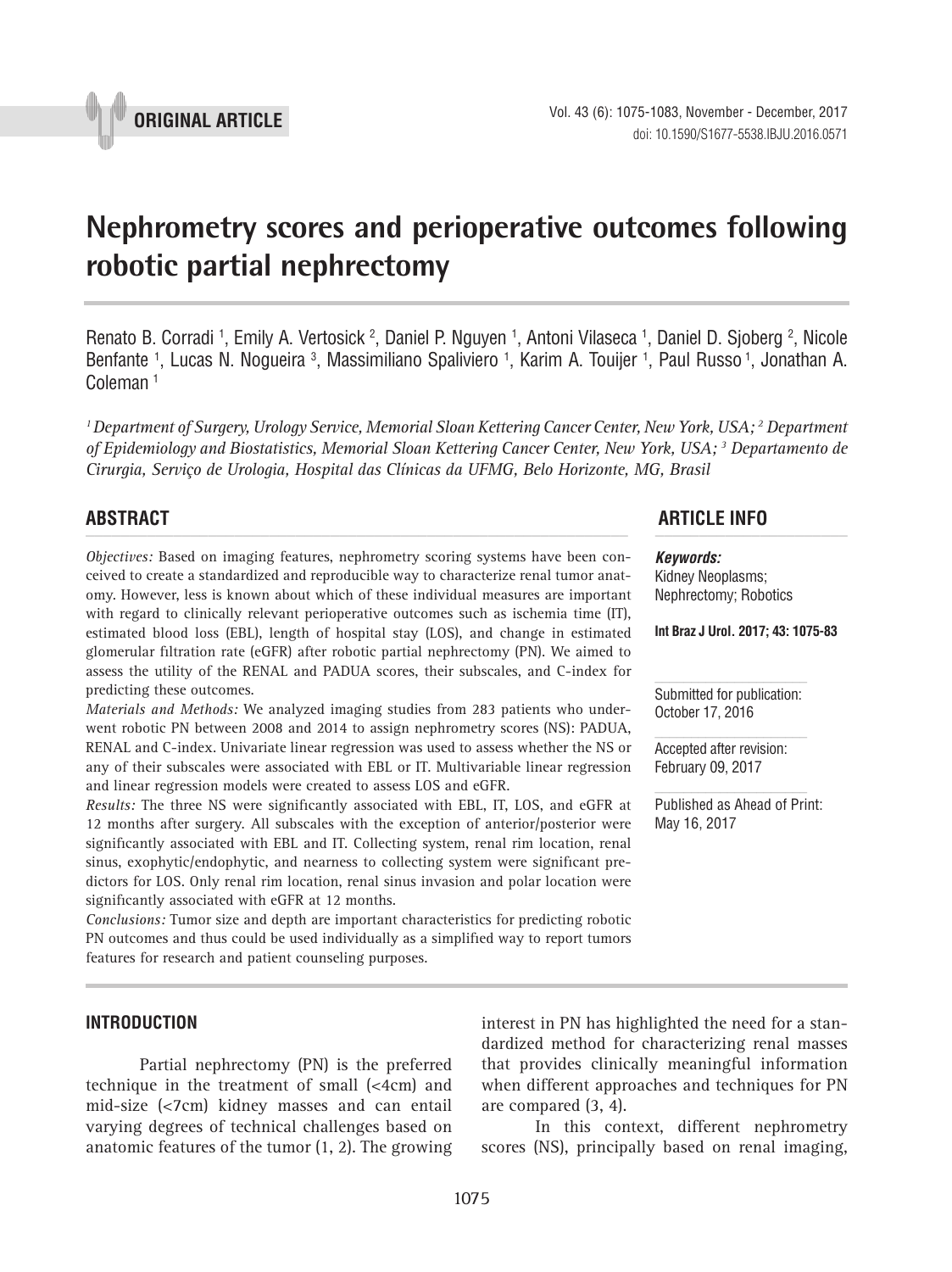have been proposed (5-7). Their main objective is to provide a reproducible way of characterizing anatomy and classifying renal masses with emphasis on the most surgically-relevant features. However, subscale metrics have not been validated individually and little is known about which of them are truly related to complications and outcomes after PN. Although some studies have investigated the impact of the individual components of NS on complications or other outcomes, their results should be taken cautiously because of small series (8, 9) and because they only compared subscales within the same NS (10-12). Furthermore, very few of them focused on robotic procedures (13, 14). This is important because trend analyses show that robotic PN is likely to become the most frequently performed operation for renal masses (15).

Here we assessed the utility of the RENAL and PADUA scores, their subscales, and C-index for predicting perioperative parameters and postoperative outcomes from a single institution series of robotic PN. We hypothesized that some subscales hold more value than others for predicting some of these outcomes, and that in daily practice the use of the most relevant subscales is as effective as the use of one of the complexity scores.

# **MATERIALS AND METHODS**

#### **Patients**

After obtaining institutional review board approval, we identified 317 patients who underwent robotic PN between May 2008 and August 2014 at Memorial Sloan Kettering Cancer Center (MSKCC). Patients with benign histology (n=16) and whose imaging exams were not available (n=18) were excluded, leaving 283 patients with malignant tumors for final analysis. Baseline characteristics were extracted from a prospectively maintained database and included patient age, gender, American Society of Anesthesiologists (ASA) score, and race.

#### **Surgical Procedures**

All procedures were performed by surgeons with over five years of experience in mi-

nimally invasive and robotic surgery including PN. Normothermic ischemia was utilized during sharp excisional resection and surgical repair was conducted by renorrhaphy with absorbable sutures over nitrocellulose and thrombin-based procoagulant materials. Cases were performed trans or retroperitoneally according to surgeon preference and tumor location. Early unclamping and enucleo-resection techniques were not utilized. Postoperative care was managed under a standardized clinical care pathway overseen by care providers independent from the surgical team (16). Surgical complications reported within 30 days were obtained prospectively using a standardized grading system (17).

### **Outcome measures**

### **Pathologic data**

Kidney tumor specimens were evaluated according to standard pathology protocol. Pathologic data included tumor size and tumor stage according to the 2009 AJCC TNM classification (18).

#### **Postsurgical complications**

Postsurgical complications within 30 days were collected prospectively and graded using the modified Clavien classification system (19). Regular correspondence with patients and their physicians ensured that treatment received outside of our institution was accounted for in the database.

#### **Perioperative outcomes**

Estimated blood loss (EBL), ischemia time (IT) and length of stay (LOS) were collected from our prospectively maintained database. Data regarding IT and LOS were not available for 4 and 56 patients, respectively.

#### **Renal function outcomes**

Baseline eGFR was calculated from creatinine readings using the Chronic Kidney Disease Epidemiology Collaboration (CKD-Epi) equation taken one month prior to surgery (20). Postoperative eGFR was calculated at 12 months or from the closest measurement between 6 and 12 months following surgery.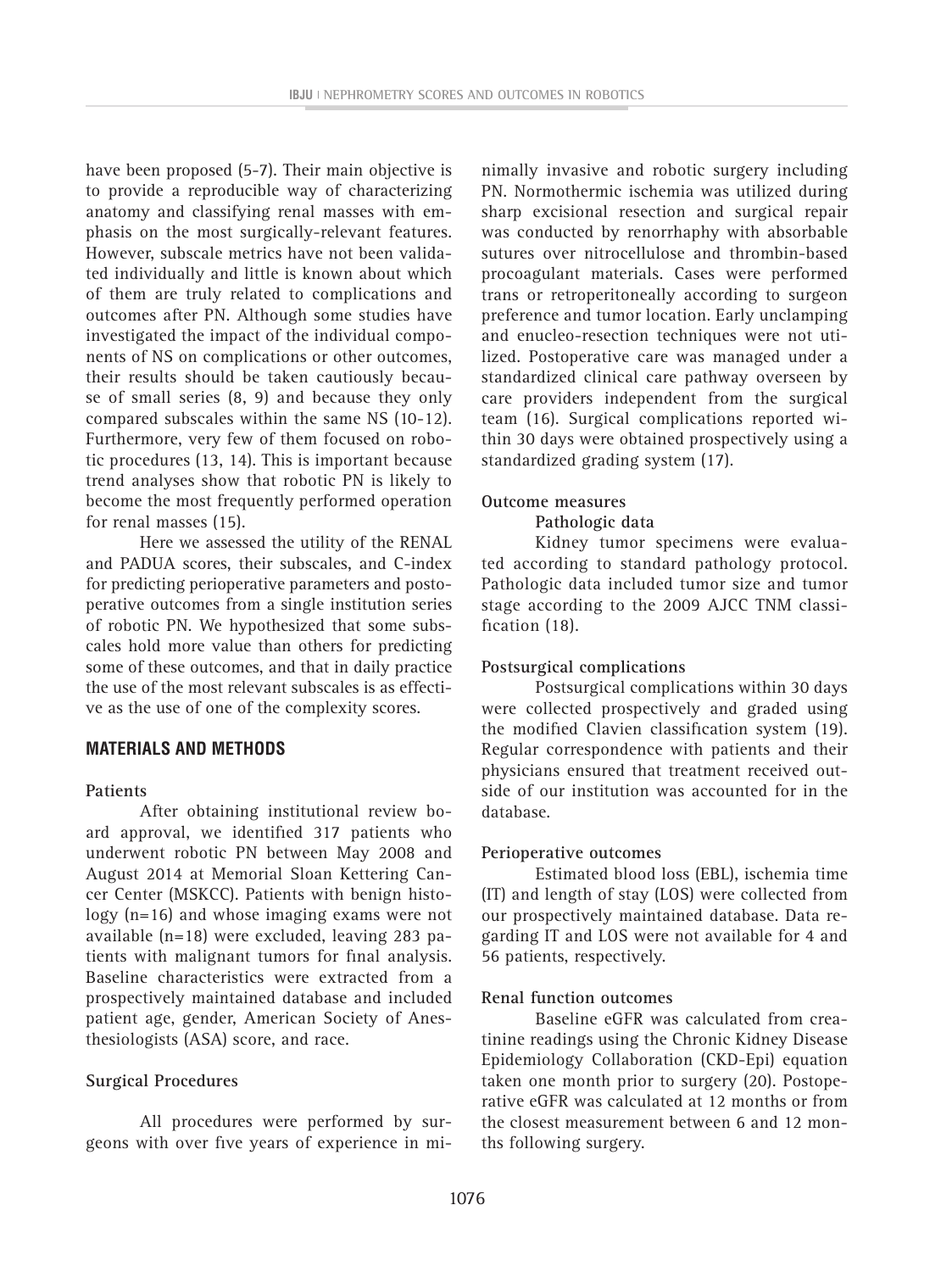## **Nephrometry scoring**

RENAL scores were assigned as described by Kutikov and Uzzo (6). The components of this score are radius (R), exophytic/endophytic (E), proximity to collecting system or sinus (N), anterior/posterior (A), and location relative to polar lines (L). R, E, N and L are scored from 1 to 3. Subscale A is a categorical variable defined as anterior, posterior or X when a designation relative to anterior/posterior is not possible.

The PADUA nephrometry score, described by Ficarra et al. (5), is similar to the RENAL nephrometry score. Longitudinal location, renal rim, renal sinus, and urinary collecting system are scored with either 1 or 2 points; exophytic rate and tumor size are scored from 1 to 3 points. Tumor size was defined as the maximum tumor diameter as described in the original articles from Ficarra et al. and Kutikov et al. (5, 6),

C-index measurements are described by Simmons et al. (7) and were made according to the authors instructions contained in the original article where this NS is described (7).

All NS measurements were made by the same urologic surgeon and were based on the original studies described.

#### **Statistical analyses**

Univariate linear regression was used to assess the association between C-index, RENAL, PADUA and any of the RENAL or PADUA NS subscales with EBL and IT. Multivariable linear regression models adjusted for age and ASA score were used to determine whether NS is associated with LOS. Linear regression models adjusted for preoperative eGFR were used to assess the association of the NS with eGFR at 12 months after surgery. The effects of the renal NS on oncologic outcomes were not studied because of the limited number of events. All analyses were performed using Stata 12 (StataCorp, College Station, TX).

#### **RESULTS**

Patient and tumor characteristics are described in Table-1. Renal nephrometry subscale scores are reported in Table-2.

| Female                                | 93 (33%)      |
|---------------------------------------|---------------|
| Age                                   | 60 (51, 67)   |
| <b>ASA score</b>                      |               |
| 1                                     | 17(6%)        |
| 2                                     | 101 (36%)     |
| 3                                     | 160 (57%)     |
| 4                                     | 5(2%)         |
| <b>Pathologic T stage</b>             |               |
| T <sub>0</sub>                        | $4(1\%)$      |
| T1                                    | 240 (85%)     |
| T <sub>2</sub>                        | 8(3%)         |
| T <sub>3</sub>                        | 31 (11%)      |
| Pathologic N stage (N=277)            |               |
| N <sub>0</sub>                        | 138 (50%)     |
| N1                                    | $1(1\%)$      |
| N <sub>2</sub>                        | $4(1\%)$      |
| <b>NX</b>                             | 134 (48%)     |
| Pathologic M stage (N=231)            |               |
| M <sub>0</sub>                        | 212 (92%)     |
| M <sub>1</sub>                        | 6(3%)         |
| <b>MX</b>                             | 13(5%)        |
| Positive margins (N=279)              | 22(8%)        |
| Tumor size (cm) (N=280)               | 2.9(2.0, 4.3) |
| Grade 3+ complications within 30 days | 8(3%)         |

C-index, RENAL and PADUA scores were all significantly associated with EBL, IT, LOS, and eGFR at 12 months after surgery. The effect of a one-unit increase in RENAL score and a one-unit increase in PADUA score were similar for all outcomes.

With regard to subscales, tumor size, a component of both the PADUA and RENAL scores, was associated with perioperative outcomes: larger tumors resulted in significantly increased EBL and IT (Table-3). With the exception of the anterior/posterior scale, all other scales describing tumor location were significantly associated with EBL and IT, with tumors in complex locations or centrally located having increased EBL and longer IT (Table-3).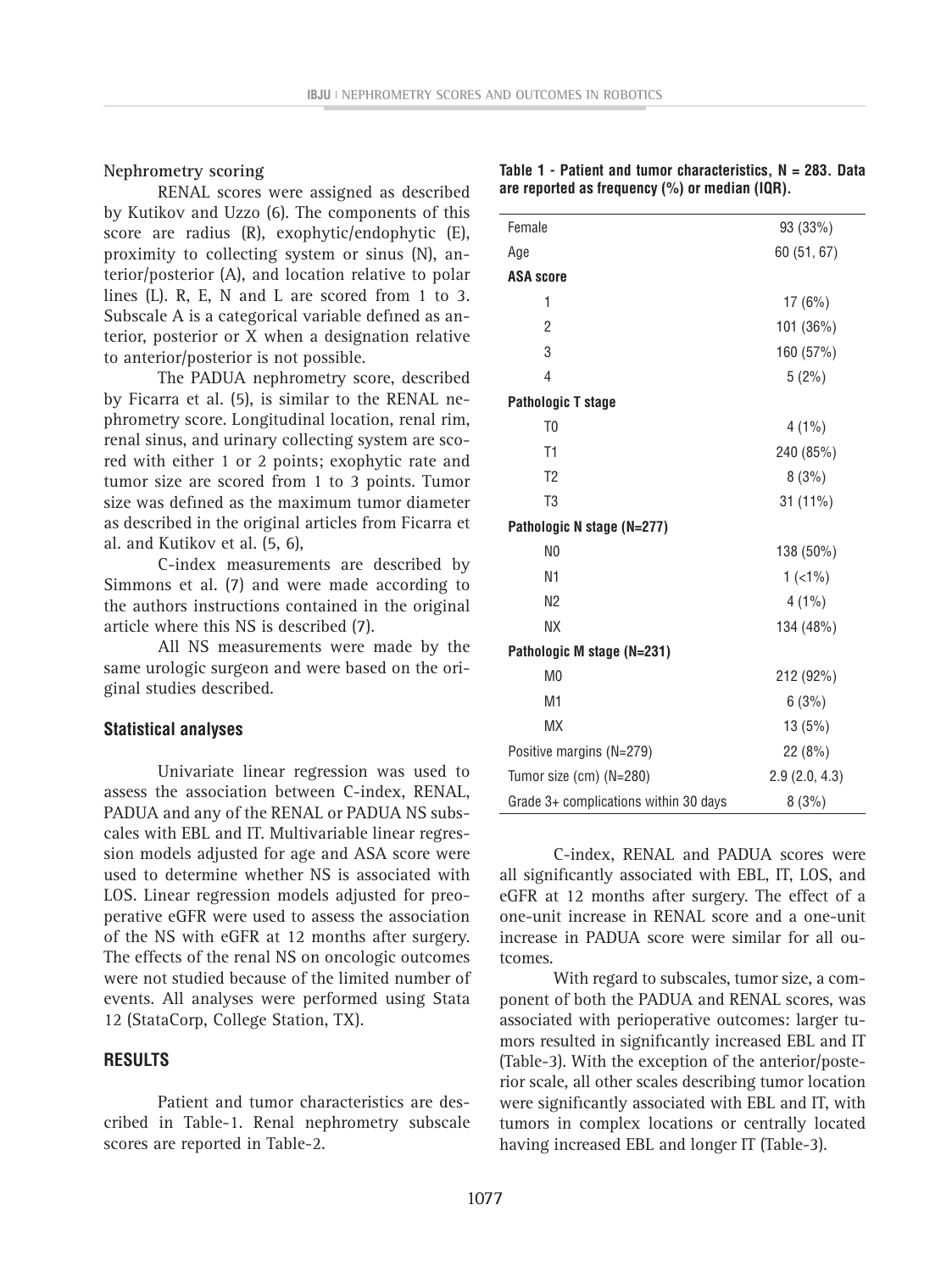## **Table 2 - RENAL and PADUA subscale scores, N=283. Data are reported as frequency (%).**

| Collecting sinus (PADUA)                             |           |
|------------------------------------------------------|-----------|
| Absent                                               | 64 (23%)  |
| Dislocated/infiltrated                               | 219 (77%) |
| <b>Renal rim (PADUA)</b>                             |           |
| Lateral                                              | 194 (69%) |
| Medial                                               | 89 (31%)  |
| <b>Renal sinus (PADUA)</b>                           |           |
| Absent                                               | 184 (65%) |
| Renal sinus location                                 | 99 (35%)  |
| <b>Sinus line (PADUA)</b>                            |           |
| Entirely above/below or <50% crossing<br>sinus lines | 162 (57%) |
| Entirely between / ≥50% crossing                     | 121 (43%) |
| <b>Nearness to collecting sinus (RENAL)</b>          |           |
| $>7$ mm                                              | 45 (16%)  |
| 4 mm-7 mm                                            | 35 (12%)  |
| $<$ 4 mm                                             | 203 (72%) |
| <b>Anterior/Posterior (RENAL)</b>                    |           |
| Anterior                                             | 114 (40%) |
| Posterior                                            | 114 (40%) |
| Neither                                              | 55 (19%)  |
| Location relative to polar line (RENAL)              |           |
| Entirely above/below                                 | 143 (51%) |
| Crosses polar lines <50%                             | 46 (16%)  |
| Entirely between / ≥50% crossing                     | 94 (33%)  |
| Exophytic / endophytic (PADUA/RENAL)                 |           |
| ≥50% exophytic                                       | 108 (38%) |
| <50% endophytic                                      | 96 (34%)  |
| Entirely endophytic                                  | 79 (28%)  |
| Size (PADUA/RENAL)                                   |           |
| $<$ 4 $cm$                                           | 183 (65%) |
| 4 cm - 7 cm                                          | 81 (29%)  |
| $\geq$ 7cm                                           | 19 (7%)   |

Regarding LOS, collecting system, renal rim location, renal sinus, exophytic/endophytic, and nearness to collecting system were significant predictors (Table-4). Conversely, tumor size was not associated with LOS. Furthermore, only renal rim location, renal sinus invasion and polar location were significantly associated with eGFR at 12 months. It has to be noted that anterior/posterior location was not significantly associated with any peri-operative or postoperative outcomes, while renal rim location and renal sinus invasion, both from PADUA, were the only subscales associated with all four outcomes.

Tumor location relative to polar lines was found to significantly increase both EBL and IT, with patients with centrally located tumors having the worst outcomes. As a sensitivity analysis, we compared patients with centrally located tumors (entirely between or crossing polar lines more than 50%) with patients whose tumors did not cross polar lines or crossed less than 50%. Patients with centrally located tumors had an increase in EBL of 60mL (95% confidence interval [CI] 12, 109, p=0.02) and increase in IT of 6.5 minutes (95% CI 3.8, 9.2,  $p \le 0.0001$  compared to patients without centrally located tumors. When comparing patients with centrally located tumors to all others, we found some evidence that these patients had longer LOS (0.30 days, 95% CI-0.02, 0.62, p=0.07), although this association did not reach conventional levels of statistical significance. These patients also had eGFR at 12 months that was 3.56 points lower (95% CI-7.04, -0.08, p=0.045) compared to patients with tumors that did not cross the polar line or crossed <50%.

# **DISCUSSION**

Prior to the introduction of NS only limited and mainly quantitative information regarding surgically-relevant anatomical features of solid enhancing renal masses was available. By defining the characteristics of tumors treated with PN, integrated anatomical systems can be used to predict the risk of surgical complications and allows comparisons among different surgeons and techniques. Given the variability in techniques and possibly outcomes inherent to surgical approaches, here we offer a comprehensive analysis on the value of all previously described NS and their subscales for robotic PN.

The RENAL and PADUA NS contain subscales related to tumor size and location within the renal parenchyma, as well as relative to portions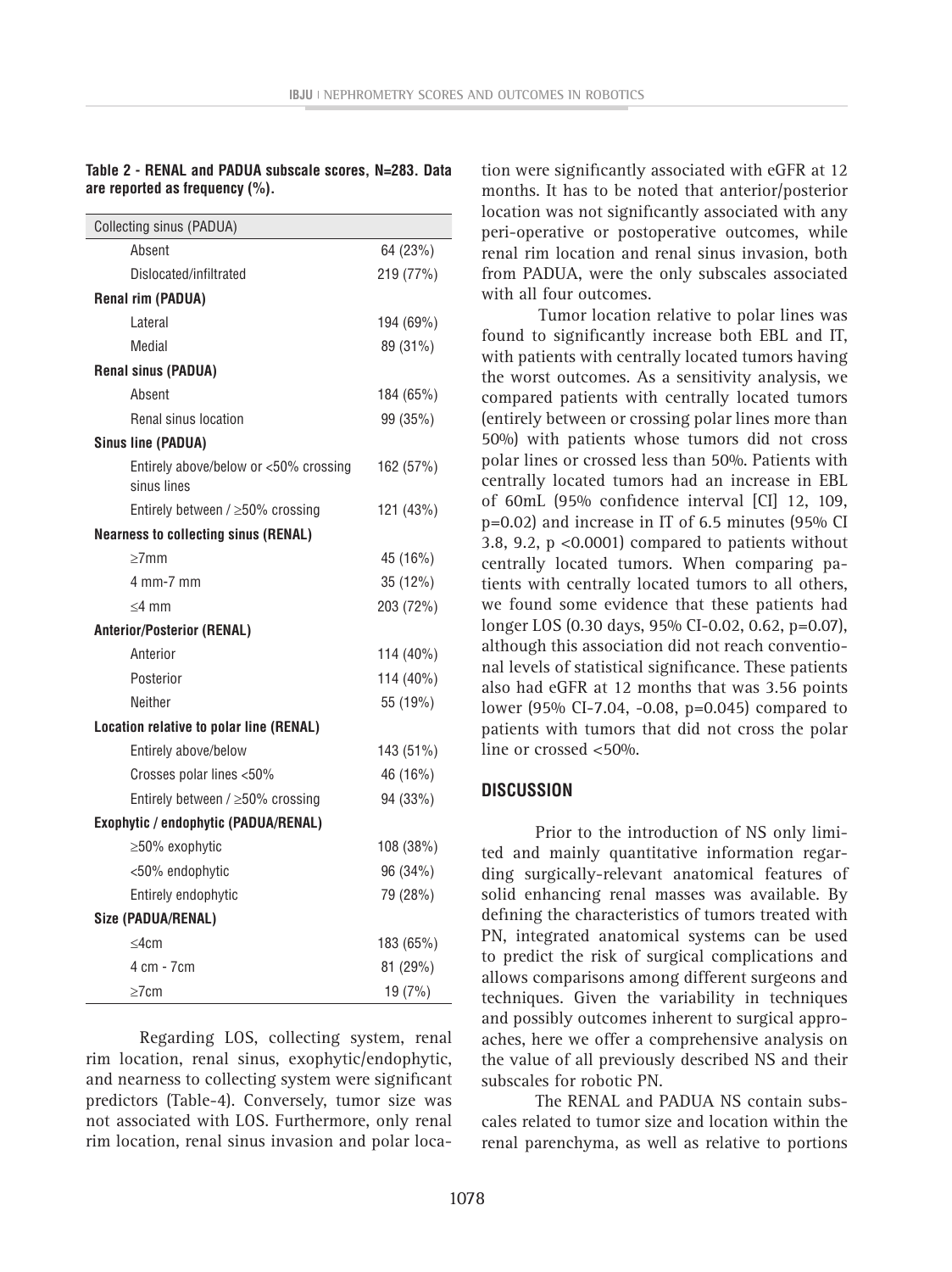**Table 3 - Univariate linear regression models for the association between C-index, RENAL and PADUA total scores and subscales and peri-operative outcomes: estimated blood loss (EBL) in mL (N = 283) and ischemia time (IT) in minutes, (N=279).**

|                                       | $EBL$ (mL) |                          |          | Ischemia time (min.) |                          |          |
|---------------------------------------|------------|--------------------------|----------|----------------------|--------------------------|----------|
|                                       | β          | 95% CI                   | p value  | $\beta$              | 95% CI                   | p value  |
| C-Index (per 1 unit increase) (N=282) | $-13$      | $-24, -2$                | 0.020    | $-2.4$               | $-3.0, -1.9$             | < 0.0001 |
| RENAL (per 1 unit increase)           | 28         | 16, 39                   | < 0.0001 | 2.8                  | 2.2, 3.4                 | < 0.0001 |
| PADUA (per 1 unit increase)           | 29         | 18, 39                   | < 0.0001 | 2.7                  | 2.1, 3.2                 | < 0.0001 |
| <b>Collecting system</b>              |            |                          |          |                      |                          |          |
| Not involved                          | Ref.       | $\qquad \qquad -$        | 0.013    | Ref.                 |                          | < 0.0001 |
| Dislocated/infiltrated                | 70         | 15, 125                  |          | 8.8                  | 5.8, 11.8                |          |
| <b>Renal rim</b>                      |            |                          |          |                      |                          |          |
| Lateral                               | Ref.       | $\overline{\phantom{a}}$ | 0.0002   | Ref.                 |                          | < 0.0001 |
| Medial                                | 93         | 44, 141                  |          | 6.6                  | 3.9, 9.4                 |          |
| <b>Renal sinus</b>                    |            |                          |          |                      |                          |          |
| Not involved                          | Ref.       | $\overline{\phantom{0}}$ | < 0.0001 | Ref.                 | $\overline{\phantom{a}}$ | < 0.0001 |
| Involved                              | 127        | 81, 173                  |          | 10.4                 | 7.9, 12.9                |          |
| <b>Longitudinal (polar) location</b>  |            |                          |          |                      |                          |          |
| Superior/inferior                     | Ref.       | $\overline{\phantom{0}}$ | 0.006    | Ref.                 |                          | < 0.0001 |
| Middle                                | 64.5       | 19, 111                  |          | 7.0                  | 4.4, 9.5                 |          |
| Exophytic/endophytic                  |            |                          |          |                      |                          |          |
| ≥50% exophytic                        | Ref.       | $\overline{\phantom{a}}$ | 0.030    | Ref.                 | $\overline{\phantom{a}}$ | 0.001    |
| $1\% - 50\%$ exophytic                | 68         | 14, 122                  |          | 5.0                  | 2.0, 8.1                 |          |
| Entirely endophytic                   | 58         | 1, 115                   |          | 5.5                  | 2.3, 8.7                 |          |
| <b>Tumor radius</b>                   |            |                          |          |                      |                          |          |
| $\leq$ 4cm                            | Ref.       | $\overline{\phantom{a}}$ | < 0.0001 | Ref.                 |                          | < 0.0001 |
| >4 cm and <7cm                        | 80         | 29, 130                  |          | 8.2                  | 5.6, 10.9                |          |
| $\geq$ 7cm                            | 168        | 77, 259                  |          | 16.4                 | 11.6, 21.2               |          |
| <b>Nearness to collecting system</b>  |            |                          |          |                      |                          |          |
| $\geq$ 7mm                            | Ref.       | ٠                        | 0.008    | Ref.                 | $\overline{\phantom{m}}$ | < 0.0001 |
| $<$ 7mm and $>$ 4mm                   | $-1.0$     | $-88, 85$                |          | 2.8                  | $-2.0, 7.5$              |          |
| $\leq$ 4mm                            | 81         | 17, 144                  |          | 9.7                  | 6.3, 13.2                |          |
| Anterior/posterior                    |            |                          |          |                      |                          |          |
| Anterior                              | Ref.       | $\overline{\phantom{a}}$ | 0.4      | Ref.                 | $\overline{\phantom{a}}$ | 0.5      |
| Posterior                             | $-26$      | $-78, 26$                |          | 1.7                  | $-1.2, 4.7$              |          |
| Neither                               | 15         | $-49,79$                 |          | 1.2                  | $-2.4, 4.9$              |          |
| <b>Polar lines</b>                    |            |                          |          |                      |                          |          |
| Entirely above/below                  | Ref.       | $\overline{\phantom{a}}$ | 0.003    | Ref.                 | $\sim$                   | < 0.0001 |
| <50% crossing                         | 78         | 13, 143                  |          | 6.3                  | 2.8, 9.9                 |          |
| ≥50% crossing or entirely between     | 82         | 31, 133                  |          | 8.2                  | 5.4, 11.0                |          |

**β** = difference between patients who have that subscale score and those in the reference group

**Ref. =** reference group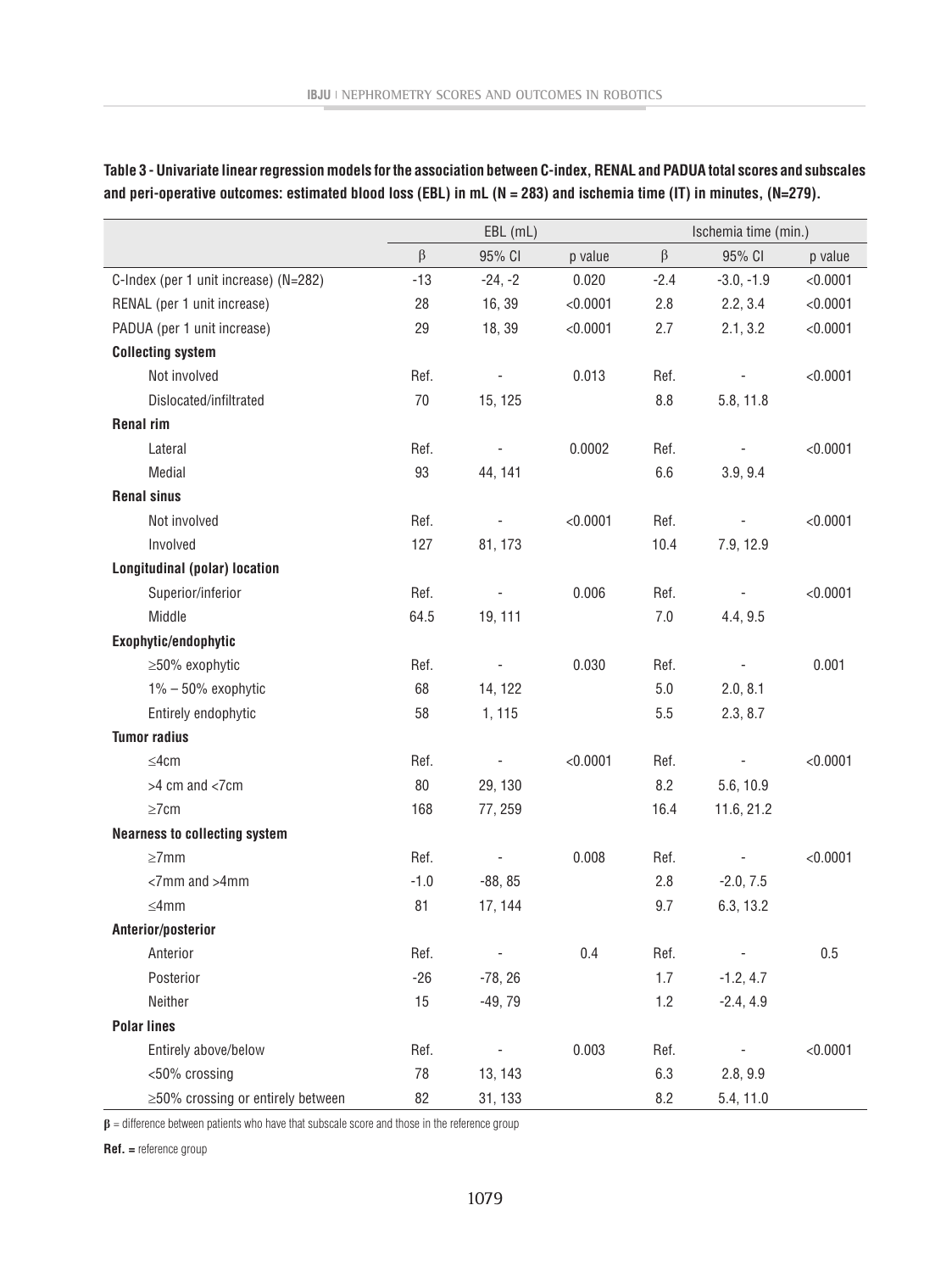| Table 4 - Multivariable linear regression models for the association between C-index, RENAL and PADUA total scores subscales |  |
|------------------------------------------------------------------------------------------------------------------------------|--|
| and postoperative outcomes. The model for length of stay (LOS) in days was adjusted for ASA score and age (N = 227).         |  |

|                                                                 | Length of stay |                          |         | eGFR at 12 months |                 |         |
|-----------------------------------------------------------------|----------------|--------------------------|---------|-------------------|-----------------|---------|
|                                                                 | $\beta$        | 95% CI                   | p value | β                 | 95% CI          | p value |
| C-Index (per 1 unit increase) (N=226)                           | $-0.1$         | $-0.2, -0.02$            | 0.014   | 0.95              | 0.17, 1.72      | 0.017   |
| RENAL (per 1 unit increase) (N=227)                             | 0.14           | 0.07, 0.22               | 0.0002  | $-1.05$           | $-1.86, -0.23$  | 0.012   |
| PADUA (per 1 unit increase) (N=227)                             | 0.14           | 0.07, 0.21               | 0.0002  | $-1.06$           | $-1.83, -0.29$  | 0.007   |
| <b>Collecting system</b>                                        |                |                          |         |                   |                 |         |
| Not involved                                                    | Ref.           | $\overline{\phantom{a}}$ | 0.001   | Ref.              |                 | 0.6     |
| Dislocated/infiltrated                                          | 0.6            | 0.2, 1.0                 |         | $-1.12$           | $-5.04, 2.80$   |         |
| <b>Renal rim</b>                                                |                |                          |         |                   |                 |         |
| Lateral                                                         | Ref.           |                          | 0.001   | Ref.              |                 | 0.019   |
| Medial                                                          | 0.6            | 0.3, 0.9                 |         | $-4.24$           | $-7.76, -0.72$  |         |
| <b>Renal sinus</b>                                              |                |                          |         |                   |                 |         |
| Not involved                                                    | Ref.           | $\overline{\phantom{a}}$ | 0.015   | Ref.              |                 | 0.003   |
| Involved                                                        | 0.4            | 0.1, 0.7                 |         | $-5.17$           | $-8.58, -1.77$  |         |
| <b>Longitudinal (polar) location</b>                            |                |                          |         |                   |                 |         |
| Superior/inferior                                               | Ref.           |                          | 0.2     | Ref.              |                 | 0.014   |
| Middle                                                          | 0.2            | $-0.1, 0.5$              |         | $-4.15$           | $-7.47, -0.84$  |         |
| Exophytic/endophytic                                            |                |                          |         |                   |                 |         |
| ≥50% exophytic                                                  | Ref.           |                          | 0.049   | Ref.              |                 | 0.6     |
| $1\% - 50\%$ exophytic                                          | 0.3            | $-0.1, 0.7$              |         | $-1.97$           | $-5.85, 1.92$   |         |
| Entirely endophytic                                             | 0.5            | 0.1, 0.8                 |         | $-0.23$           | $-4.35, 3.89$   |         |
| <b>Tumor radius</b>                                             |                |                          |         |                   |                 |         |
| $\leq$ 4cm                                                      | Ref.           | $\overline{\phantom{a}}$ | 0.082   | Ref.              |                 | 0.057   |
| >4cm and <7cm                                                   | 0.4            | 0.04, 0.7                |         | $-2.60$           | $-6.27, 1.06$   |         |
| $\geq$ 7cm                                                      | 0.3            | $-0.3, 0.9$              |         | $-7.26$           | $-13.85, -0.68$ |         |
| <b>Nearness to collecting system</b>                            |                |                          |         |                   |                 |         |
| $\geq$ 7mm                                                      | Ref.           |                          | 0.002   | Ref.              |                 | 0.11    |
| <7mm and >4mm                                                   | 0.1            | $-0.5, 0.7$              |         | 1.83              | $-4.40, 8.07$   |         |
| $\leq$ 4mm                                                      | 0.7            | 0.2, 1.1                 |         | $-2.96$           | $-7.50, 1.57$   |         |
| Anterior/posterior                                              |                |                          |         |                   |                 |         |
| Anterior                                                        | Ref.           |                          | 0.6     | Ref.              |                 | 0.8     |
| Posterior                                                       | $-0.2$         | $-0.5, 0.2$              |         | $-0.78$           | $-4.45, 2.90$   |         |
| Neither                                                         | 0.01           | $-0.4, 0.4$              |         | $-1.68$           | $-6.25, 2.89$   |         |
| <b>Polar lines</b>                                              |                |                          |         |                   |                 |         |
| Entirely above/below                                            | Ref.           |                          | 0.2     | Ref.              |                 | 0.073   |
| <50% crossing                                                   | 0.3            | $-0.2, 0.7$              |         | $-3.05$           | $-7.69, 1.59$   |         |
| $\geq$ 50% crossing or entirely between                         | 0.3            | $-0.1, 0.6$              |         | $-4.14$           | $-7.81, -0.46$  |         |
| <b>Polar lines</b>                                              |                |                          |         |                   |                 |         |
| Did not cross or <50% crossing                                  | Ref.           |                          | 0.069   | Ref.              |                 | 0.045   |
| ≥50% crossing or entirely between<br>(centrally located tumors) | 0.3            | $-0.02, 0.62$            |         | $-3.56$           | $-7.04, -0.08$  |         |

The model for post-operative eGFR at 12 months was adjusted for pre-operative eGFR (N=279).

**β** = difference in length of stay between patients with that subscale score and patients in the reference group with similar ages and ASA scores

**Ref. =** reference group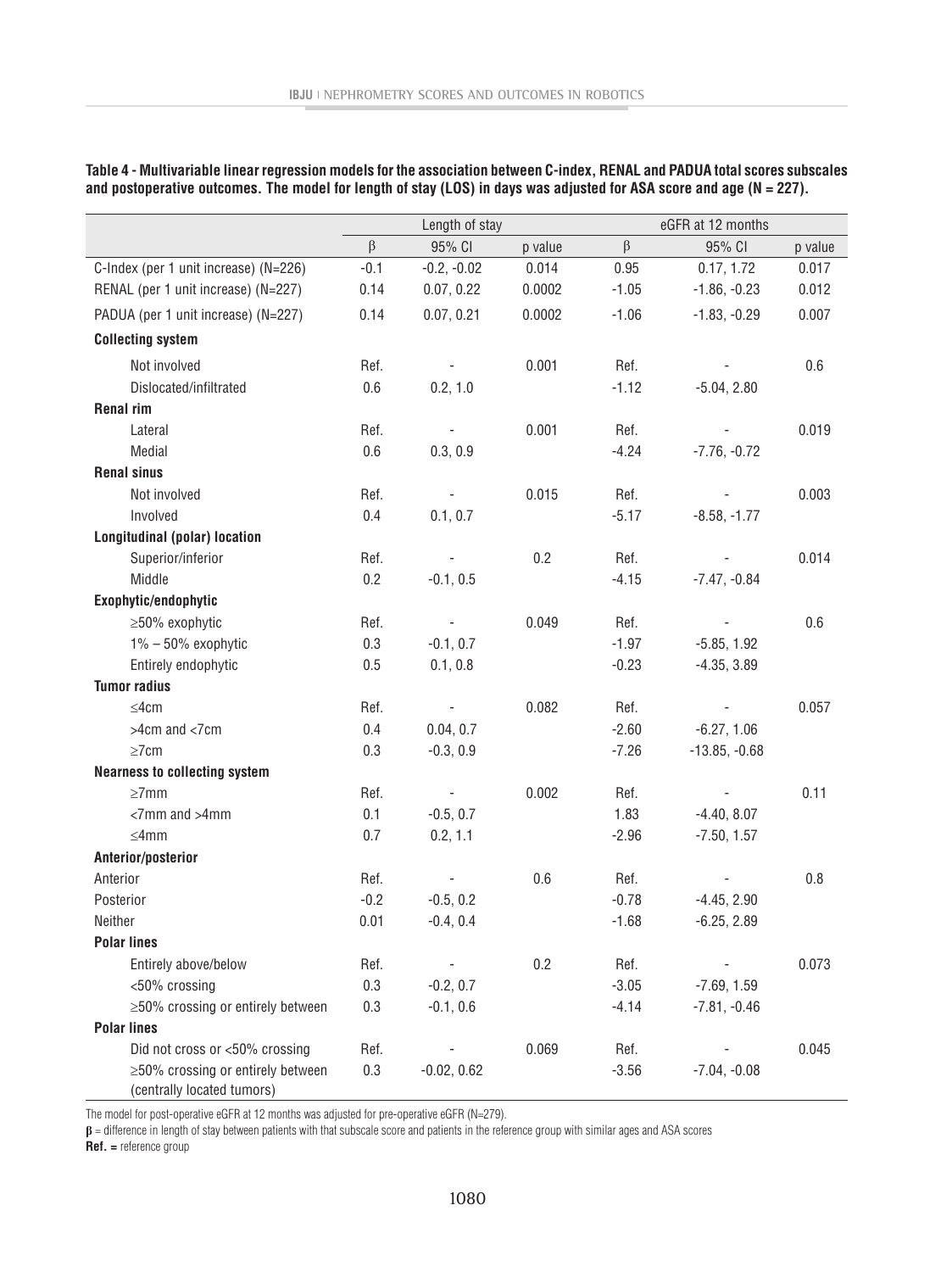of the collecting system or the renal sinus. The C- -index is calculated based on the position of the tumor relative to the center of the kidney and is adjusted by tumor size. Any renal mass with a C- -index <1 has some part superimposed on the renal center and a C-index of 1 equates to a tumor with its edge touching the middle of the kidney. Simmons and coworkers from the Cleveland Clinic (7) showed that a C-index <2 was associated with longer IT, higher EBL and rates of intra- and postoperative complications after laparoscopic PN. Here, concordant findings were demonstrated for robotic PN, as a one-unit increase in C-index was associated with lower EBL and shorter IT.

In the current analysis, PADUA and RENAL were associated with all outcomes studied, which is in line with previous non-robotic analyses. In a large retrospective multicenter study, Ficarra et al. showed that PADUA stratification was an independent predictor of IT longer than 20 minutes and overall complications within 3 months (12).

Smaller series also demonstrated associations between RENAL, PADUA and C-index with warm IT (4) and change in renal function (8, 21).

However, a main issue remains as to whether, for robotic PN, there is significant added value of using a composite index scoring system over the simple use of individual measures used to calculate the index. In our analysis that included a large series of robotic PN, all subscales from the PADUA and RENAL scores, except for anterior/ posterior, were independently associated with two important surrogates of challenging tumor resections (1, 22), EBL and IT. Tumor size ≥7cm had the biggest impact on IT and EBL, being associated with IT on average 16 minutes and a mean EBL 168mL higher than for tumor size ≤4cm. Concordant findings were seen in a preliminary study from our institution including 90 open, laparoscopic and robotic PN procedures in which location relative to polar line, sinus involvement, tumor size, collecting system involvement, and C-index score were all associated with increased IT (9). Along these lines, Tsivian et al. reported that tumor size, endophytic growth and both central and hilar mass location were associated with increased IT (23). It has to be stressed that other parameters such as the amount of perinephric fat can bring

additional difficulty to the surgical procedure (24) and affect perioperative outcomes. Along the same line, the volume of preserved parenchyma has shown prognostic value for postoperative renal function (25). Our study aimed at evaluating subscales of NS and therefore we did not evaluate these other factors.

LOS is an important outcome when evaluating surgical procedures and an accepted surrogate for immediate post-operative convalescence features including complications (1). Moreover, shortening of LOS is one of the assumed benefits of the robotic approach. Here LOS was associated with features that evaluate tumor depth of invasion, demonstrating roughly changes per each of the subscales unit increase. All cases analyzed were performed by the same operative approach (robotic PN) using a common care pathway: the LOS outcome is likely a surrogate for immediate postoperative convalescence features including complications (1). These data are consistent with those from Simhan et al. (26). Performing a multivariable analysis on 390 patients who underwent PN, the authors found that high tumor complexity using the RENAL US was associated with the occurrence of major complications. The low rate of major postoperative complications (Table-1) in our cohort precluded comparative analyses between NS and subscales.

Renal function after PN depends on several factors, mainly pre-operative eGFR, IT and the volume of preserved kidney parenchyma (1, 25, 27, 28) It seems intuitive that the more complex the renal tumors are, the longer the vessels need to be clamped to achieve safe excision and reconstruction (29). Using multivariable analysis we showed that only three PADUA subscales and nephrometry composite scores were associated with functional loss. Moreover, although the composite indexes were associated with all outcomes studied, the magnitude of difference per unit change in index score was less than for renal rim, sinus involvement and polar location. Thus, our data question the utility of composite index scoring compared to individual subscale for robotic PN.

The ideal method to describe renal masses should not only accurately reflect surgical complexity, but also be reproducible and objective in or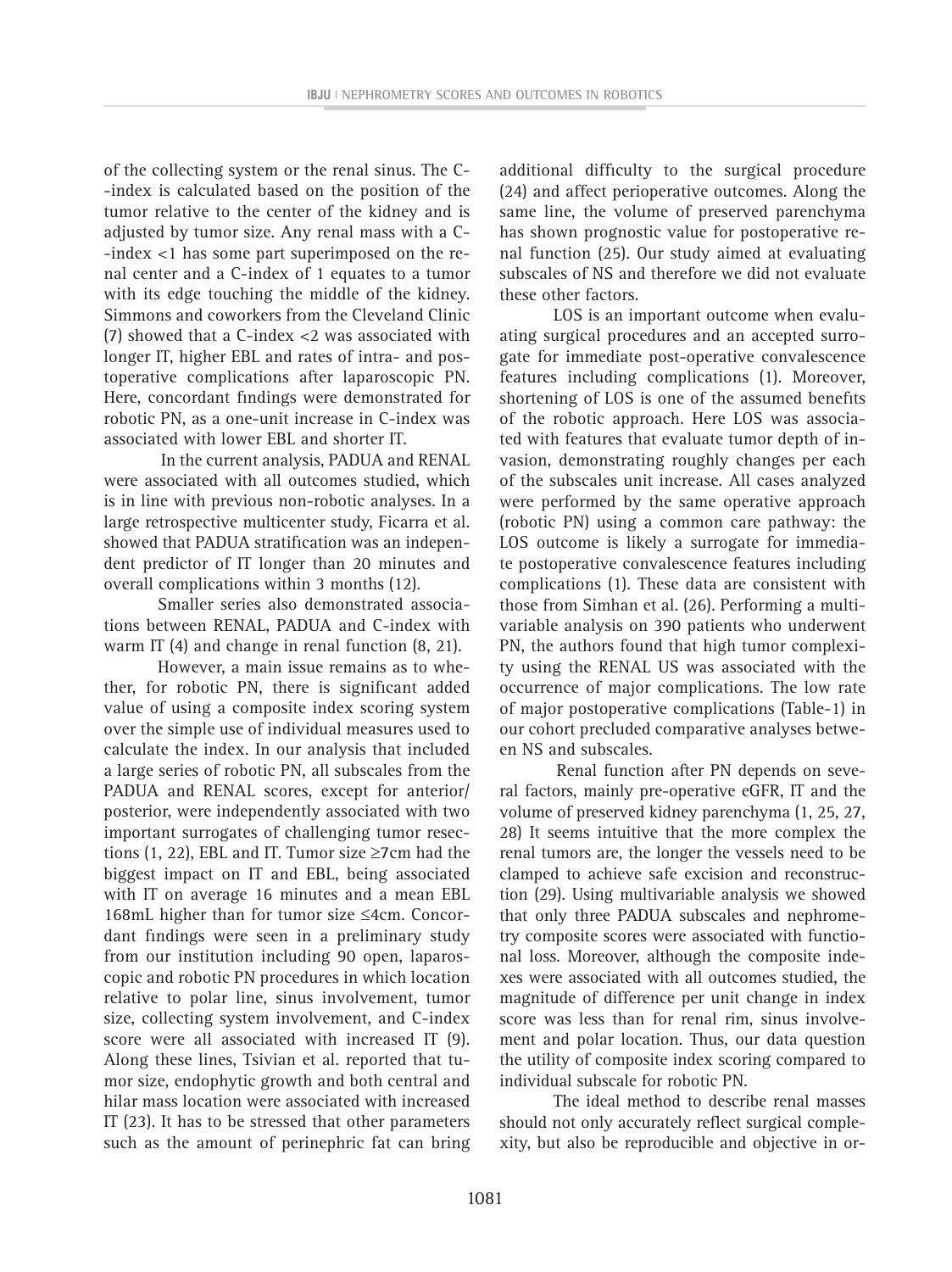der to be applicable in daily practice. The reduction of subscales reported in each score might augment each method's reproducibility and applicability.

Although our database is prospectively maintained, LOS missing for 56 patients due to loss of electronic data. Another limitation of our study is the retrospective nature of the analysis, which makes our results vulnerable to caveats in patient selection and other unrecognized confounding factors. However, NS scoring was done prospectively as we evaluated all previously described NS. Another strength of the study was the use of a large series of robotic PN, thus limiting variabilities related to technique compared to previous studies.

In our analysis, we show that the relevant NS features are those that describe tumor depth of invasion and size. It is interesting that tumor size was a significant predictor despite the fact that median tumor size in this study was 2.9cm. Intuitively, this would be expected for larger tumors only. This suggests potential for solely using subscales as a simplified way to stratify kidney tumors for case mix adjustments in programs of quality assurance, for example, when comparing the outcomes of different surgeons and techniques. Furthermore, individual subscale metrics can be a simplified way for the practicing urologist in his/her clinical practice to counsel patients about surgical risks.

#### **ACKNOWLEDGEMENTS**

The authors thank MSKCC editorial office for their review of the manuscript.

Daniel P. Nguyen is a research fellow and is supported by research grants from the Nuovo- -Soldati, the Arnold U. und Susanne Huggenberger-Bischoff, the Bangerter Foundations and the Swiss Urological Association (Switzerland).

# **CONFLICT OF INTEREST**

None declared.

### **REFERENCES**

1. Russo P. Partial nephrectomy for renal cancer: Part I. BJU Int. 2010;105:1206-20.

- 2. Touijer K, Jacqmin D, Kavoussi LR, Montorsi F, Patard JJ, Rogers CG, et al. The expanding role of partial nephrectomy: a critical analysis of indications, results, and complications. Eur Urol. 2010;57:214-22.
- 3. Kutikov A, Smaldone MC, Uzzo RG. Partial versus radical nephrectomy: balancing nephrons and perioperative risk. Eur Urol. 2013;64:607-9.
- 4. Bylund JR, Gayheart D, Fleming T, Venkatesh R, Preston DM, Strup SE, Crispen PL. Association of tumor size, location, R.E.N.A.L., PADUA and centrality index score with perioperative outcomes and postoperative renal function. J Urol. 2012;188:1684-9.
- 5. Ficarra V, Novara G, Secco S, Macchi V, Porzionato A, De Caro R, et al. Preoperative aspects and dimensions used for an anatomical (PADUA) classification of renal tumours in patients who are candidates for nephron-sparing surgery. Eur Urol. 2009;56:786-93.
- 6. Kutikov A, Uzzo RG. The R.E.N.A.L. nephrometry score: a comprehensive standardized system for quantitating renal tumor size, location and depth. J Urol. 2009;182:844-53.
- 7. Simmons MN, Ching CB, Samplaski MK, Park CH, Gill IS. Kidney tumor location measurement using the C index method. J Urol. 2010;183:1708-13.
- 8. Okhunov Z, Rais-Bahrami S, George AK, Waingankar N, Duty B, Montag S, et al. The comparison of three renal tumor scoring systems: C-Index, P.A.D.U.A., and R.E.N.A.L. nephrometry scores. J Endourol. 2011;25:1921-4.
- 9. Spaliviero M, Poon BY, Aras O, Di Paolo PL, Guglielmetti GB, Coleman CZ, et al. Interobserver variability of R.E.N.A.L., PADUA, and centrality index nephrometry score systems. World J Urol. 2015;33:853-8.
- 10. Rosevear HM, Gellhaus PT, Lightfoot AJ, Kresowik TP, Joudi FN, Tracy CR. Utility of the RENAL nephrometry scoring system in the real world: predicting surgeon operative preference and complication risk. BJU Int. 2012;109:700-5.
- 11. Hayn MH, Schwaab T, Underwood W, Kim HL. RENAL nephrometry score predicts surgical outcomes of laparoscopic partial nephrectomy. BJU Int. 2011;108:876-81.
- 12. Ficarra V, Bhayani S, Porter J, Buffi N, Lee R, Cestari A, et al. Predictors of warm ischemia time and perioperative complications in a multicenter, international series of robotassisted partial nephrectomy. Eur Urol. 2012;61:395-402.
- 13. Potretzke AM, Potretzke TA, Knight BA, Vetter J, Park AM, Anderson G, et al. Tumor diameter accurately predicts perioperative outcomes in T1 renal cancer treated with robotassisted partial nephrectomy. World J Urol. 2016;34:1643- 1650.
- 14. Wang L, Wu Z, Ye H, Li M, Sheng J, Liu B, et al. Correlations of tumor size, RENAL, centrality index, preoperative aspects and dimensions used for anatomical, and diameter-axial-polar scoring with warm ischemia time in a single surgeon's series of robotic partial nephrectomy. Urology. 2014;83:1075-9.